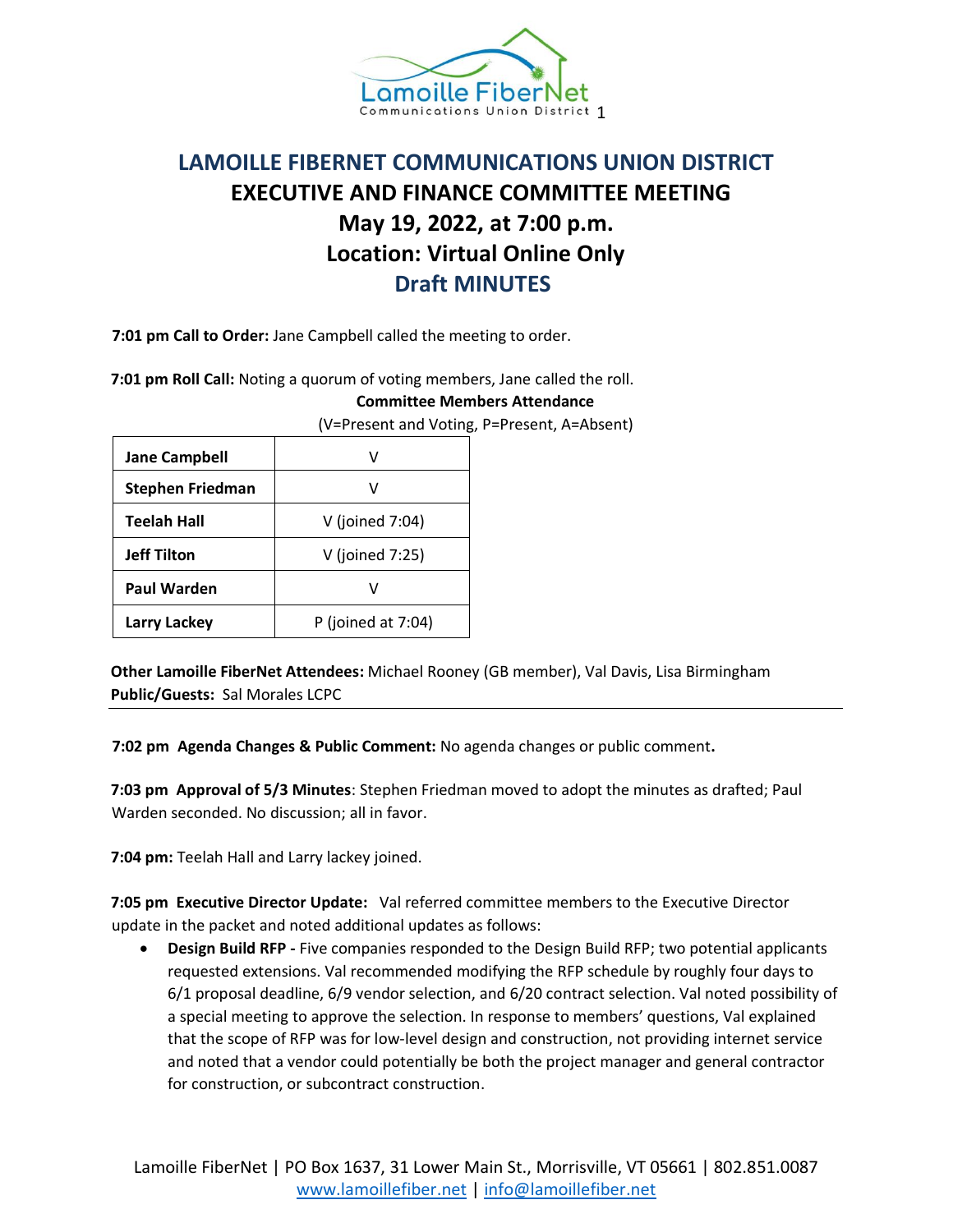

- Another CUD shared news of a Canadian company expressing interest in building and owning the network.
- NRTC Contract has been signed by LFCUD, awaiting NRTC signatures to complete execution.
- Tilson's invoice was received and sent to Larry and Nicole.

**7:08 pm Treasurer Update, Check Writing, Additional Signatories:** After Larry noted that there is usually no Treasurer's report for this meeting, Jane asked Val to update the committee on seeking a new Treasurer. Val noted that other CUDs are seeking treasurers and offering a stipend. Val recommended doing the same, estimating roughly \$1,000 a month. Jane noted that no responses have been received in three weeks after postings in Front Porch Forum. Larry described his experience in the role and noted that duties such as grant coding, payment tracking, and reporting. He also noted that project planning and securing financing, would be additional, more time-consuming duties. Members raised the ideas of sharing a professional with other CUDs, a professional bookkeeper or accountant also who serves as the Treasurer, then discussed potential issues associated with such sharing a professional or circuit rider and hiring a professional with dual roles. Jane suggested reviewing a job description before the committee or Governing Board agreed on how to move forward. Larry agreed to work with Val on a job description for the next ECF meeting.

Next, Val recommended the committee discuss Nicole's recommendation that the LFCUD explore using a QuickBooks-compatible program to make reconciling checks more efficient. Also, he recommended the committee consider whether and how to authorize additional signatories because two signatures are required on all checks, and Larry, one of the authorized signatories, is leaving. Currently, the Chair, Vice Chair and Treasurer are authorized signers and the CUD's financial policy has standards in place for incidental, major and minor expenses. Val added that ACH transfers might be available. Members discussed issues, such as financial controls, accountability and fraud and embezzlement risks, reducing the two-signature requirement all together or just for certain amounts. Stephen had serious concerns about the ACH transfers.

**7:25 pm:** Jeff Tilton and Michael Rooney joined.

After discussion, Jane requested that the committee finalize the question of whether a third authorized signatory is required and who should it be, and leave the QuickBooks decision on checks, to Val, as the manager, to decide. Paul offered that another signature was warranted. After acknowledging that the current policy defined a \$10,000 expense as a minor purchase, the Chair asked whether the committee would recommend lowering the threshold. Due diligence, such as monitoring fund sufficiency and adequate invoice documentation, in addition to expediency was discussed. Val noted that staff does not currently have access to bank records.

Jane recommended that a resolution be presented to the Board next week to address the number of signatures, authorizing staff read-only access to bank records, and electronic or QuickBooks generated checks.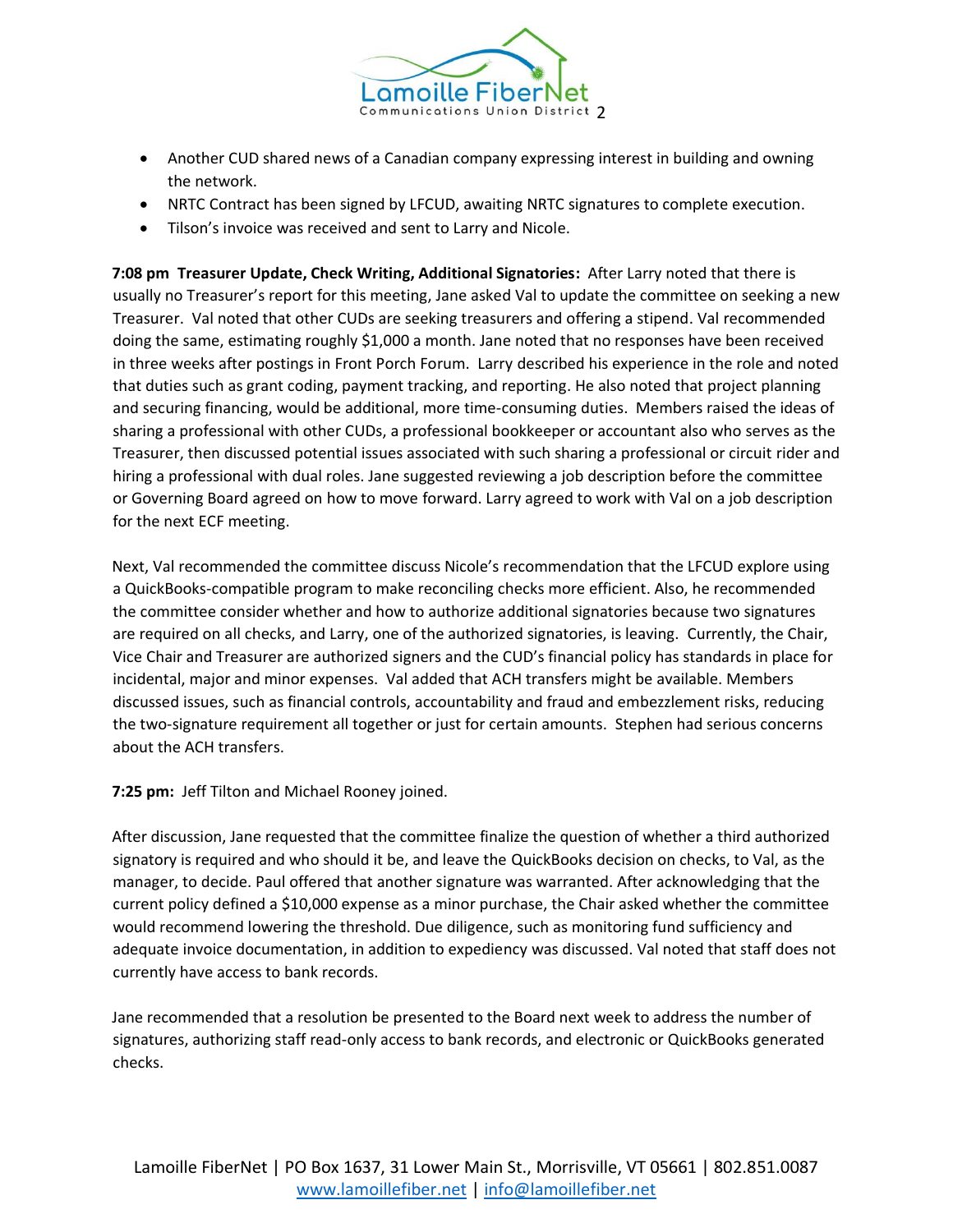

Discussion regarding logistics of check printing, whether the Executive Director should be authorized to be a signatory, recurring payments, adequate oversight, and turnaround times, ensued. Jane proposed to recommend to the board that 1) she, Paul and Jeff be authorized signers, 2) two signatures would be required, and 3) Val and Lisa get read-only access. Larry recommended, and the committee discussed setting a threshold to allow for one signature.

Jane revised and clarified her recommendation as: 1) once Larry moved off, Paul, Jane and Jeff would be authorized signatories for checks; 2) two signatures would be required for amounts over \$2,500; and 3) staff be authorized to get read-only access to Union Bank. Stephen Friedman so moved; Paul seconded; discussion followed. Larry raised question of whether authorized signers could also authorize on-line bill payment through the bank. Stephen recommended reviewing capabilities of current bank. The chair requested that Val research capabilities and controls, then called for any amendments to the motion hearing no amendments, she called the motion. With exception of Teelah Hall who dropped off the meeting, all members voted in favor; none opposed; no abstentions. Larry then requested and the Chair concurred, that additional research was needed on bill-pay privileges.

**8:02 pm ISP Partnerships and RFP for Design and Construction**: Val referred the committee to his Executive Director update and asked Stephen Friedman to provide an update of this week's meeting with partner, Northwest FiberWorX, and outside counsel. Stephen reported that the group reviewed the term sheet and determined that most items will be clarified without controversy, others may be more challenging and perhaps not be resolved, but the consensus was to move forward. Stephen noted concerns over how to address the inflationary environment. A counter proposal was sent to Google.

**7:45 pm Standing Committees, Governance Structure and Possible Bylaw Changes:** Referring the materials in the committee packet, the Chair asked members for their questions and concerns. Members wanted clarification on what and why external affairs was included with marketing and communications committee. Val explained the need for additional engagement with local boards and public during construction phase, unified communications and talking points, support Val. The current marketing and communications committee is developing policies and talking points, so expanded to External Affairs could be considered a name change.

Members discussed the merits of quarterly versus monthly meetings; several felt quarterly Governing board meetings were too infrequent during this phase of the organization. Val expressed concern over too many meetings, and recommended merging Construction with Partnership committee. Other members thought the partnership planning and development could and should remain separate from construction. The need for an additional committee may depend on whether a project management company was overseeing construction; if not, the committee would have more work overseeing construction. Jane noted that the original plan was to have a project management company.

In discussing whether to expand the Partnership Committee to include Grants and Development, members noted the sizeable expansion and perhaps the skills associated with grants and development were more closely aligned with the Communications Committee.